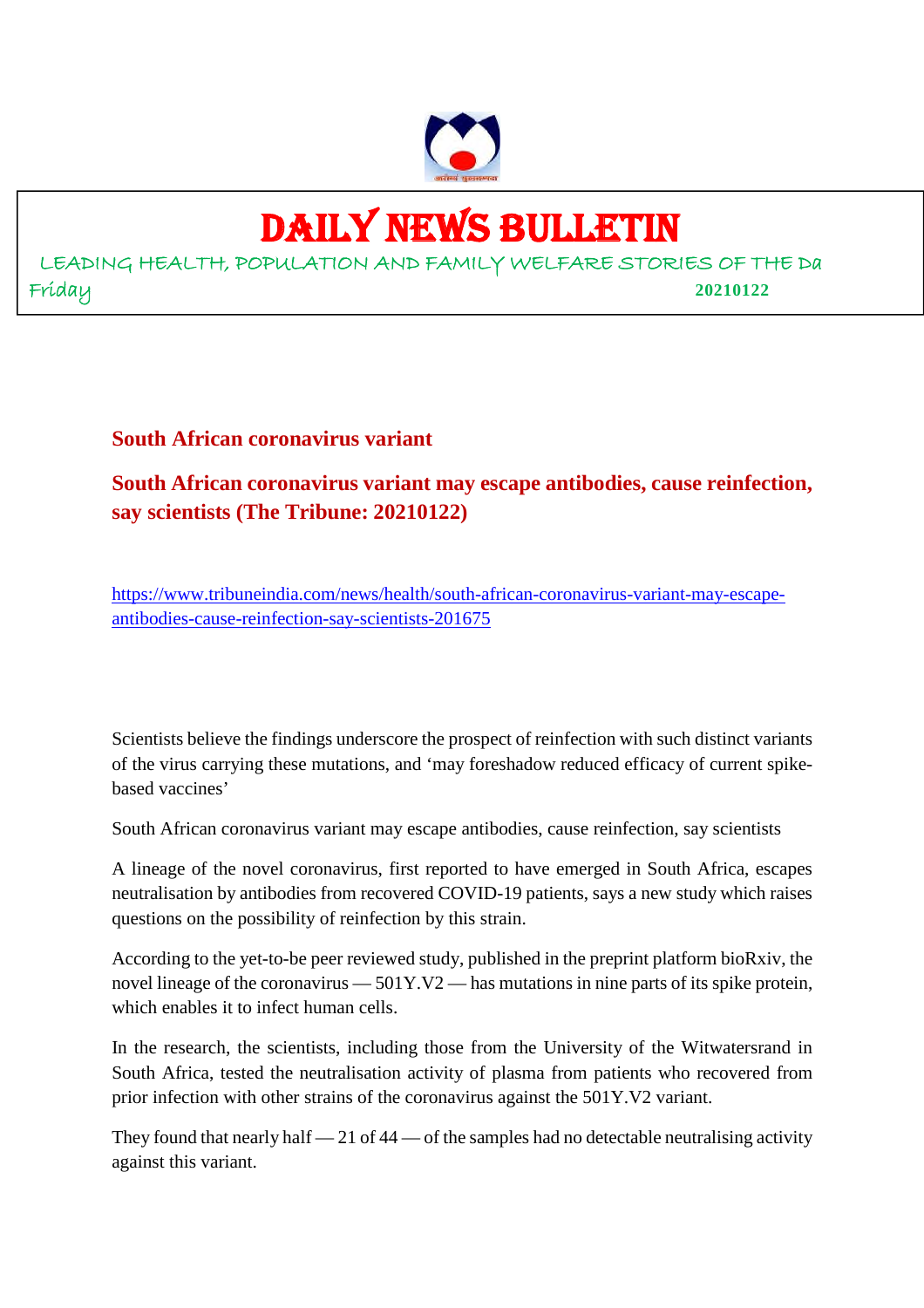According to the scientists, 501Y.V2 shows "substantial or complete escape from neutralising antibodies in COVID-19 convalescent plasma".

"Here we show that the 501Y.V2 lineage, that contains nine spike mutations, and rapidly emerged in South Africa during the second half of 2020, is largely resistant to neutralising antibodies elicited by infection with previously circulating lineages," the researchers wrote in the study.

They believe the findings underscore the prospect of reinfection with such distinct variants of the virus carrying these mutations, and "may foreshadow reduced efficacy of current spikebased vaccines".

Commenting on the study, clinical virologist Julian Tang from the University of Leicester in the UK, said this variant could escape neutralising antibody responses largely due to the presence of two mutations in the spike (S) region — one in the 484th amino acid position and the other in the 417th molecule of the protein.

"This may reduce some efficacy from S-protein-based vaccine-induced antibodies in some people," Tang said.

However, he added that the study also noted considerable binding to the 501Y.V2 virus by other non-neutralising antibodies, which the virologist believes could still offer some significant protection against this variant.

"The study also acknowledges that it could not assess the impact of this virus variant on T-cell responses so some additional defence will arise from this, as well as other naturally existing innate components of the immune system in those infected in addition to any residual vaccine protection," Tang said.

"Further real life studies will be needed to assess the true impact of this South African 501Y.V2 variant on the vaccinated South African population outside of a laboratory context and in the presence of other natural human immune responses," he added.

Calling the findings "potentially concerning", Liam Smeeth, Professor of Clinical Epidemiology at the London School of Hygiene and Tropical Medicine, however, said these were laboratory findings, adding that "it would be unwise to extrapolate to clinical effects in humans at this stage".

Smeeth said the study did, however, raise the possibility that immunity gained from past COVID-19 infection may be lower for re-infection with the South African variant.

Lawrence Young, virologist and professor of molecular oncology, Warwick Medical School, concurred.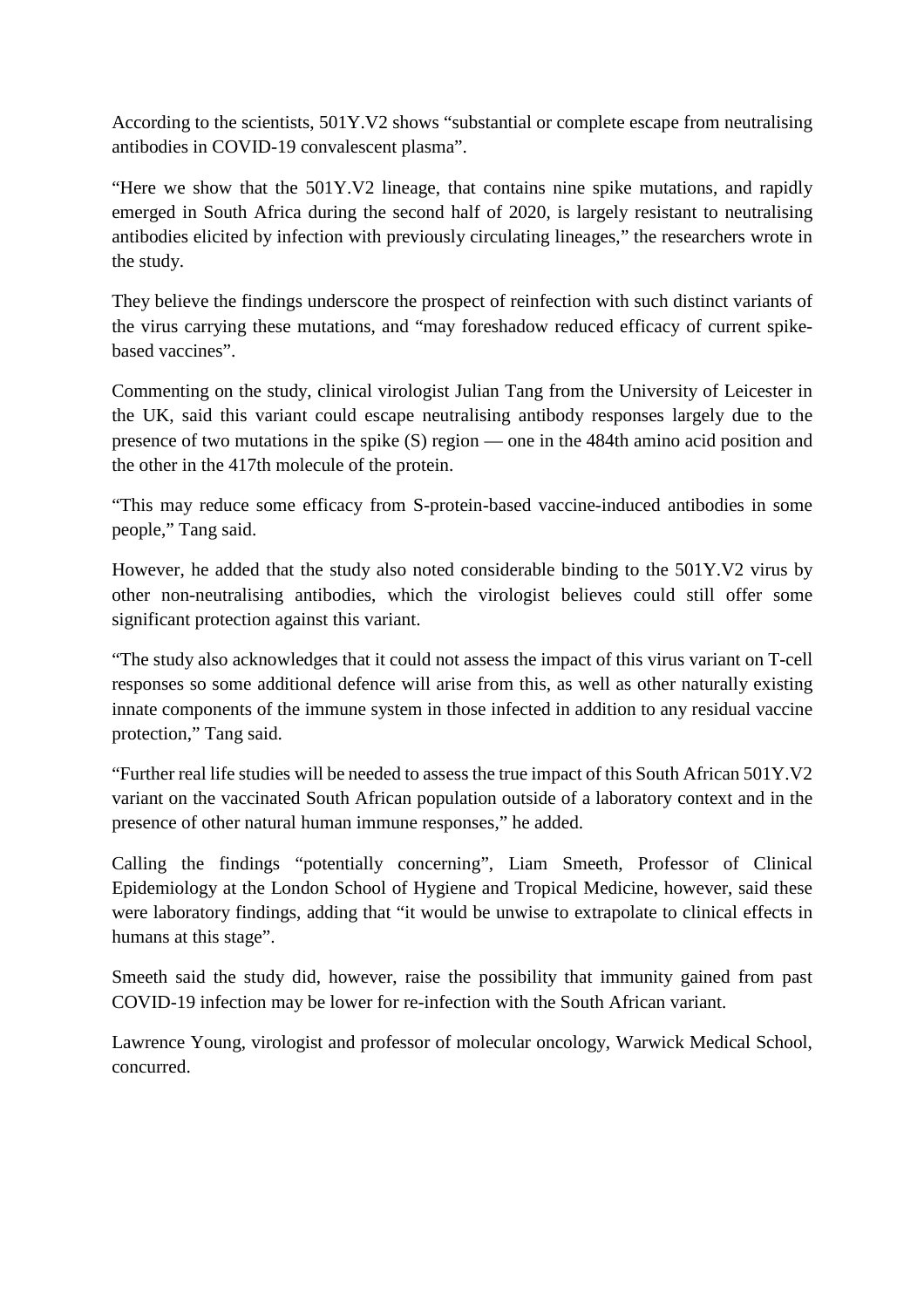#### **Antidepressants**

#### **Antidepressants ineffectual for back pain and osteoarthritis (The Tribune: 20210122)**

https://www.tribuneindia.com/news/health/antidepressants-ineffectual-for-back-pain-andosteoarthritis-201648

Most clinical practice guidelines recommend antidepressants for long term (chronic) back pain and hip and knee osteoarthritis

Antidepressants ineffectual for back pain and osteoarthritis

Most clinical practice guidelines recommend antidepressants for long term (chronic) back pain and hip and knee osteoarthritis

A study published by the British Medical Journal (BMJ) provides evidence that stimulant medications are generally inadequate for back and osteoarthritis pain, despite being broadly utilized for these conditions.

The findings, based on moderate certainty evidence, show that for people with back pain the effects were too small to be worthwhile, but for osteoarthritis, a small beneficial effect cannot be ruled out.

Most clinical practice guidelines recommend antidepressants for long term (chronic) back pain and hip and knee osteoarthritis, yet evidence supporting their use is uncertain.

To address this knowledge gap, researchers led by Giovanni Ferreira at the University of Sydney set out to investigate the effectiveness and safety of antidepressants for back and osteoarthritis pain compared with placebo.

Their findings are based on analysis of published data from 33 randomised controlled trials involving more than 5,000 adults with low back or neck pain, sciatica, or hip or knee osteoarthritis.

The trials were designed differently and were of varying quality, but the researchers were able to allow for this in their analysis. Most of the data came from industry-sponsored trials.

The researchers set a difference of 10 points on a 0 to 100 point scale for pain or disability as the smallest worthwhile difference between groups - a threshold commonly used in other studies of chronic pain.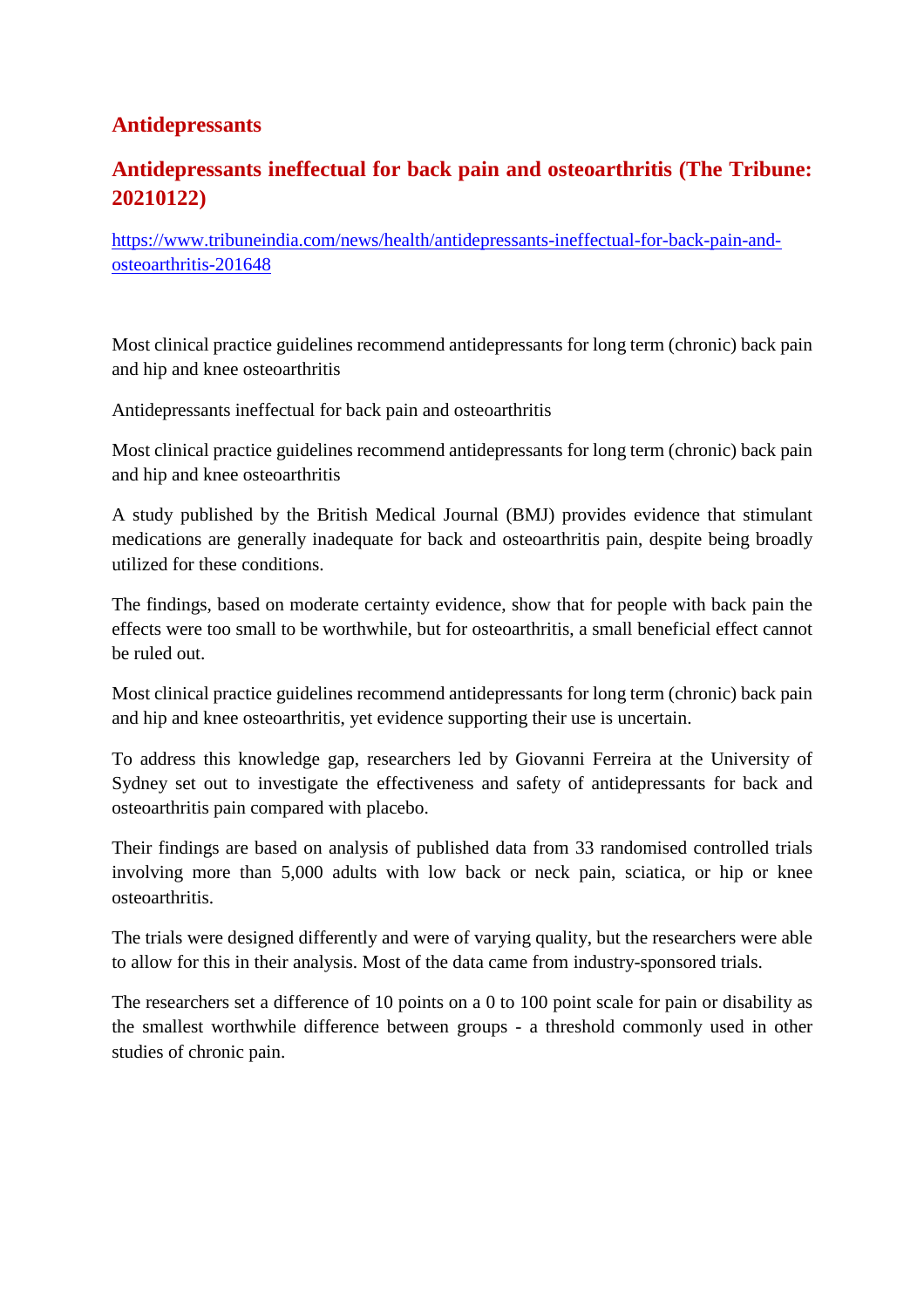#### **Nasal COVID-19 vaccine**

#### **Nasal COVID-19 vaccine will be easy to give to children: AIIMS director (The Tribune: 20210122)**

https://www.tribuneindia.com/news/health/nasal-covid-19-vaccine-will-be-easy-to-give-tochildren-aiims-director-201190

The director was also asked by the NDRF personnel if a person who has recovered from COVID-19 should get vaccinated with India commissioning two vaccines last week

Nasal COVID-19 vaccine will be easy to give to children: AIIMS director

A nasal COVID-19 vaccine will be easy to give to school-going children who bear a "very mild" load of the disease, but they are infectious, AIIMS Director Randeep Guleria said on Wednesday.

The noted pulmonologist, who was interacting with the personnel of the National Disaster Response Force (NDRF) during their 16th Raising Day celebrations here, also said that people who have contracted coronavirus should also get the jab about 4-6 weeks after recovery.

"It (coronavirus infection) is very mild in children, but they are infectious. They can spread the disease."

"The vaccines that have come are not approved for children because there have been no studies conducted on children but this (vaccination) is a very important step and trials are being done," he said.

Once children start going to the school regularly, and they contract the COVID-19 infection, they will not have much problem but if they bring it home they can spread it to their parents or grandparents, the chief of the premier Delhi-based All India Institute of Medical Sciences (AIIMS) said.

"Vaccines for children may come later... Bharat Biotech is trying to get approved a nasal vaccine. Such a vaccine will be very easy to be given to children as it is a spray and not a jab and hence compliance is more." "In half-an-hour you can vaccinate an entire class. So, if that (nasal vaccine) is approved it will be even easier to give the vaccine (for COVID-19)," Guleria said in reply to a question.

He was also asked by the NDRF personnel if a person who has recovered from COVID-19 should get vaccinated with India commissioning two vaccines last week.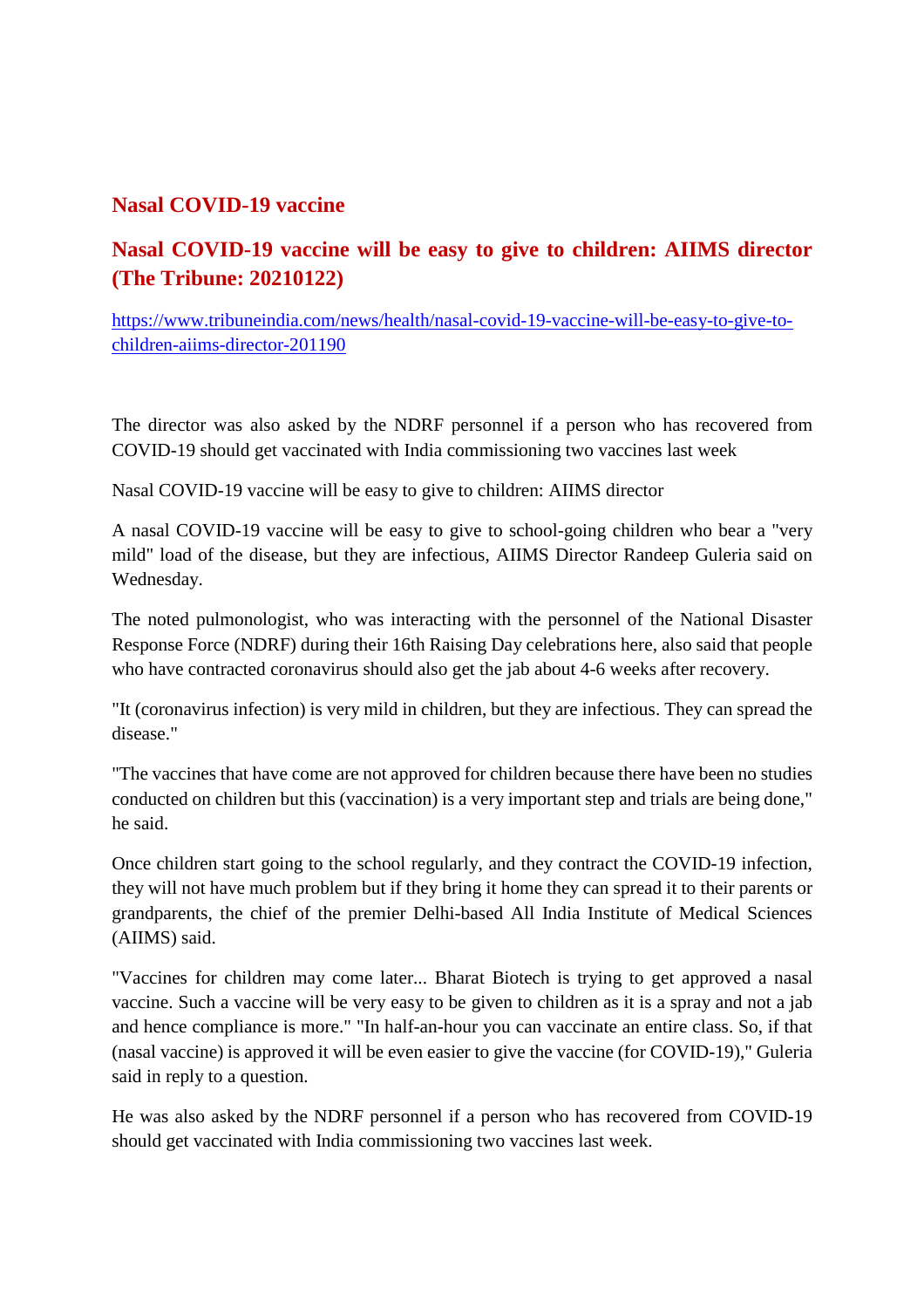"A vaccine jab is essential for them (recovered from coronavirus) due to two reasons." "One is you are not sure how strong is your post COVID-19 immunity, and it has been seen quite a few times that those who had a mild to moderate infection their anti-body response has been less, and we also don't know how long will it be," he said.

A vaccine will be "beneficial" for such an individual as it will act as a "booster" and if antibodies are depleting, with the vaccine it will be back to a high level, he said.

"So, you should get the vaccine if you have been infected with COVID-19 but if it has happened recently say like 7-10 days then one should wait and take the jab after may be 4-6 weeks," he said.

Before replying to queries, Guleria also gave a PowerPoint presentation on the topic "Infectious Diseases: Emergencies and Challenges Ahead" and said "bio-terrorism" is an upcoming challenge.

He said densely populated countries like India "provide an opportunity" for the outbreak of infectious disease emergencies as it is coupled with the phenomenon of crowding and urbanisation.

He batted for having a "very good surveillance system" to better combat coronavirus like diseases and epidemics.

He said the country did "aggressive" work with a strong political will in the aftermath of the COVID-19 outbreak and said the need of the hour was to have lab-based surveillance and more and more trained public health officials.

"We need to enhance our research capacity, and we should not forget what we learnt during the coronavirus outbreak," Guleria said.

World Health Organisation (WHO) chief scientist Soumya Swaminathan also addressed the personnel of the central force through an online link and said a good digital surveillance system should be in place to better deal with public health emergencies. She said a resilient health workforce was required as it was seen during COVID-19 outbreak that regular health services were "disrupted" as the manpower had to be "diverted" to combat the raging pandemic.

Swaminathan said a robust infection prevention and control system was required, especially for healthcare workers, for battling medical emergencies as it was seen that a major brunt is borne by these professionals during disease outbreaks like COVID-19 as they bear the "highest risk of exposure".

NDRF chief S N Pradhan, while speaking during the event, said his rescuers faced the "double whammy or double challenge" of combating a disaster within a disaster last year.

He was implying the deployment of the force during rescue operations like battling cyclones, a gas leak incident in Vishakhapatnam, floods in various states and other calamities even as COVID-19 continued to spread.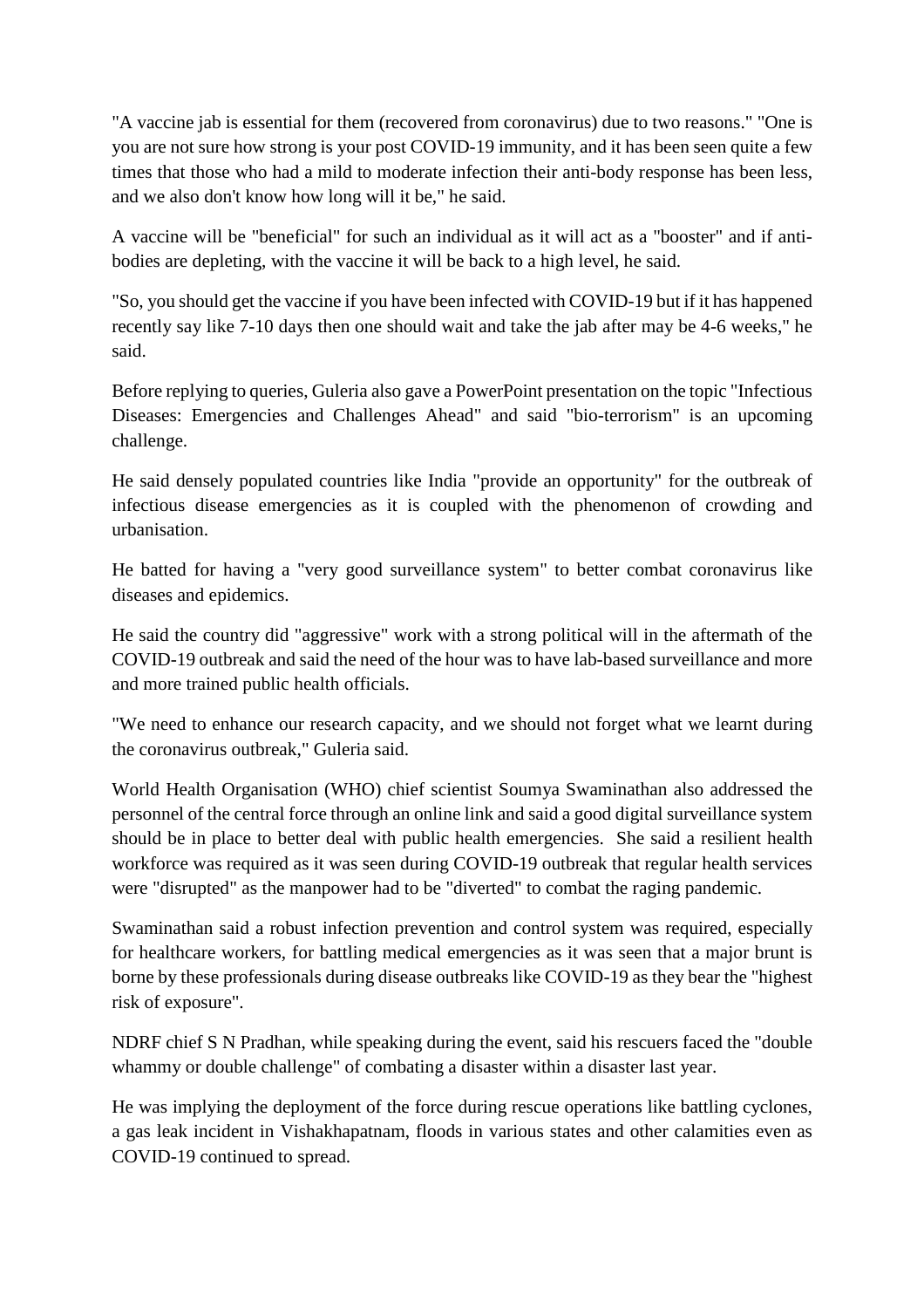The National Disaster Response Force was raised on January 19, 2006 as a federal contingency combat wing to undertake specific tasks of relief and rescue during natural and man-made disasters or life-threatening situations. — PTI

#### **Pfizer vaccine**

#### **Pfizer vaccine appears effective against coronavirus variant found in Britain: Study (The Tribune: 20210122)**

https://www.tribuneindia.com/news/health/pfizer-vaccine-appears-effective-againstcoronavirus-variant-found-in-britain-study-201182

Pfizer vaccine appears effective against coronavirus variant found in Britain: Study

Vials with a sticker reading, "COVID-19 / Coronavirus vaccine / Injection only" and a medical syringe are seen in front of a displayed Pfizer logo in this illustration taken on October 31, 2020. Reuters file photo

The COVID-19 vaccine developed by Pfizer and BioNTech is likely to protect against a more infectious variant of the virus discovered in Britain which has spread around the world, according to results of further lab tests released on Wednesday.

The encouraging results from an analysis of blood of participants in trials are based on more extensive analysis than those released by the U.S. drugmaker last week.

Last week, Pfizer said a similar laboratory study showed the vaccine was effective against one key mutation, called N501Y, found in two highly transmissible new variants spreading in Britain and South Africa.

The latest study, posted on bioRxiv.org but not yet peer-reviewed, was conducted on a synthetic virus with 10 mutations that are characteristic of the variant known as B117 identified in Britain

Among the 11 authors of the study are Ugur Sahin and Oezlem Tuereci, co-founders of BioNTech. Sahin is chief executive and his wife Tuereci is chief medical officer.

It provides further hope as record numbers of daily deaths from COVID-19 are reported in Britain, which is believed to be driven by the more transmissible variant. It also means vaccine development would for now not have to start all over again.

But the virus needs to be continuously monitored to check that changes maintain protection by vaccines, the study said.

For the test, blood samples drawn from 16 vaccinated participants in prior clinical trials were exposed to a synthetic virus called pseudovirus which was engineered to have the same surface proteins as B117, as characterised by 10 hallmark mutations.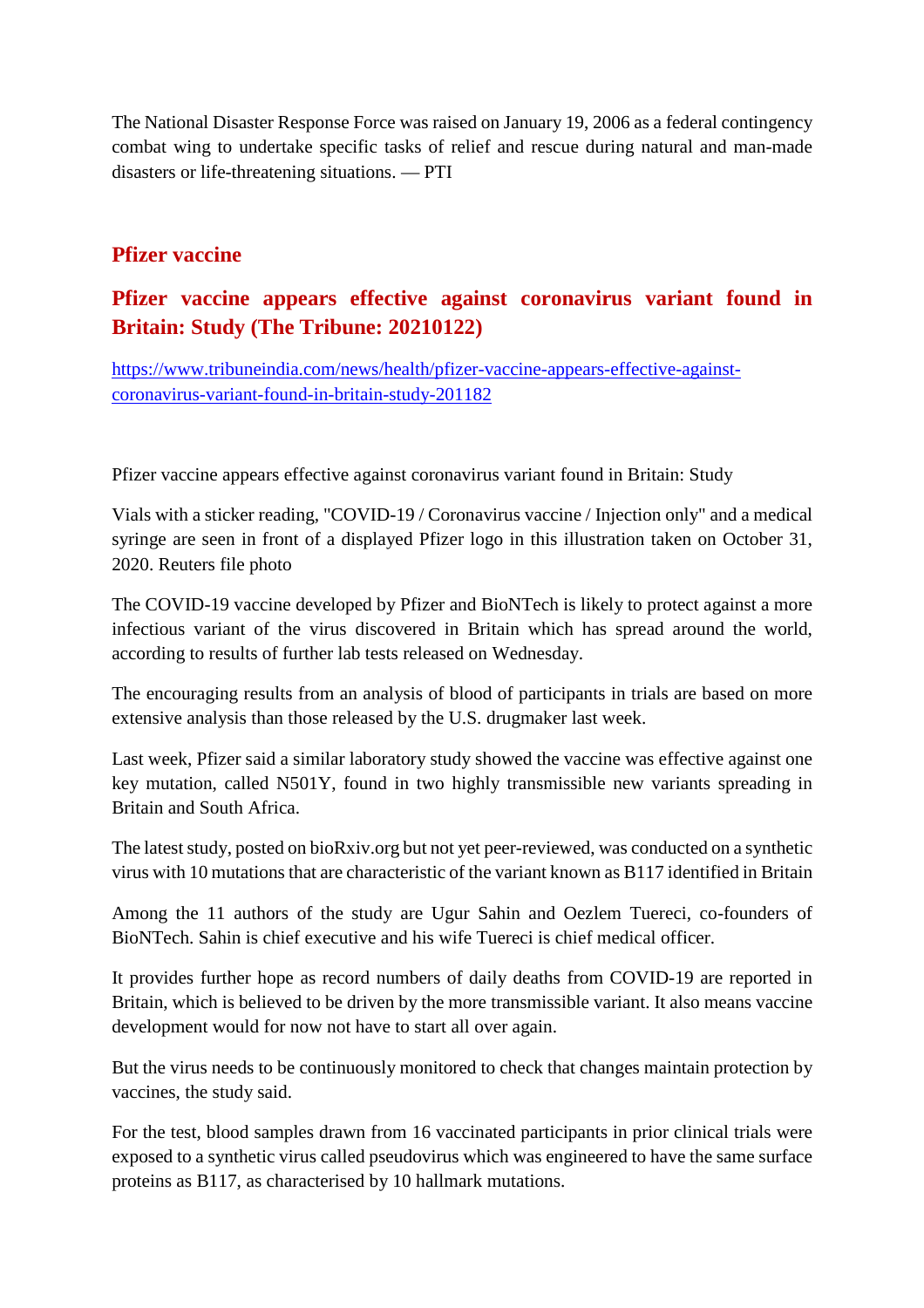The antibodies in the blood of the volunteers given the vaccine, known as Comirnaty, or BNT162b2, neutralised the pseudovirus as effectively as the older coronavirus version that the product was initially designed for.

Experts said the findings were reassuring and not surprising and results from similar studies on the South African variant would be keenly watched.

"This makes it very unlikely that the UK variant will escape from the protection provided by the vaccine," said Jonathan Stoye, a specialist in virus science at Britain's Francis Crick Institute. "It will be interesting to carry out the same experiments with the South African variant." BioNTech has said it plans to publish a more detailed analysis of the likely effect of its vaccine on the South African variant within a few days.

The world is pinning its hopes on vaccines to rein in the coronavirus, first detected in the central Chinese city of Wuhan at the end of 2019, as many countries impose tighter and longer lockdowns to try to bring the pandemic under control.

Variants and vaccines

The variants are said by scientists to be more transmissible than previously dominant ones, but they are not thought to cause more serious illness.

"The South African strain has been detected in the UK - albeit currently in small numbers - but does seem to be increasing in recent weeks," said Paul Hunter, a professor in medicine at Britain's University of East Anglia.

"Variants with this mutation could reduce vaccine efficacy, though most likely all current vaccines would still be highly effective."

Experts have called for continued testing to establish whether vaccines will protect people as the virus mutates.

COVID-19 has killed more than 2 million people worldwide.

Preparation for potential COVID-19 vaccine strain changes would be "prudent", the study said on Wednesday.

The Pfizer/BioNTech COVID-19 vaccine and the one from Moderna Inc, which both use synthetic messenger RNA technology, or mRNA, can be quickly adapted to address new mutations in the coronavirus if necessary. Scientists have suggested the changes could be made in as little as six weeks.

AstraZeneca, Moderna and CureVac are also testing whether their respective shots will protect against the fast-spreading variants. They have not released the results of those tests.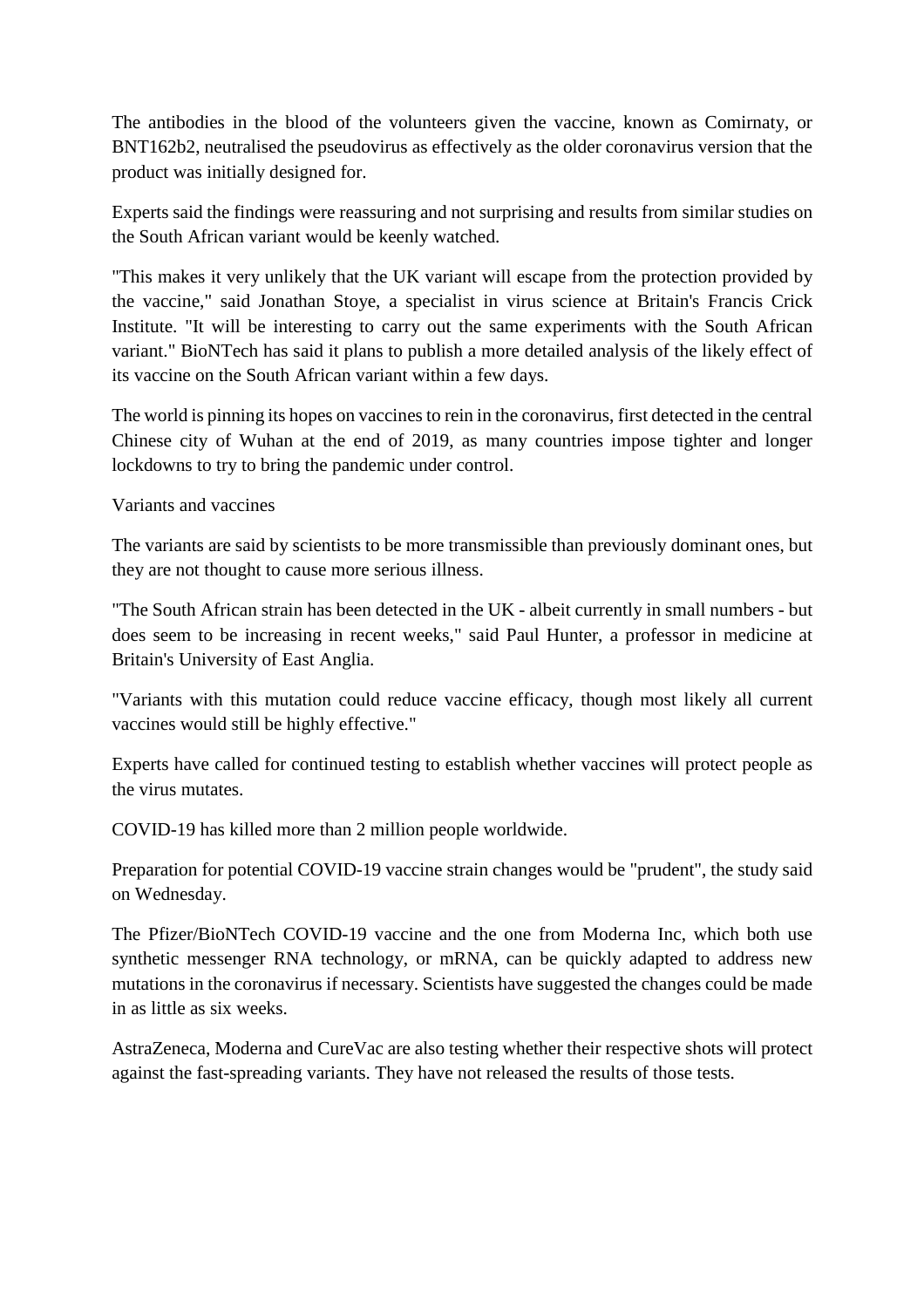#### **Vaccinations cross 1 million**

#### **Vaccinations cross 1 million, drive picks up pace in Delhi (Hindustan Times: (The Tribune: 20210122)**

#### **https://epaper.hindustantimes.com/Home/ArticleView**



More than one million health workers in India have now been vaccinated for the coronavirus, with over 230,000 getting doses on Thursday alone, according to government data that at last shows an increase in daily immunisations after the drive was seen to be losing steam due to vaccine hesitancy and technical glitches.

The numbers reported on Thursday are the highest in a single day — the most before this was a little over 200,000 doses that were given on the day of the launch on January 16 — and come on the back of tweaks in the digital management platform to allow walk-ins, and repeated appeals from top government officials for people to come forward.

The cumulative number of vaccinations, while still a little over 57% of the target, is an improvement over what was seen as on Wednesday when it was 55%. Some regions such as Delhi saw a significant jump in turnout — the city was averaging around 50% but it was over 73% on Thursday.

Officials credited the improvement to changes in the Co-WIN application that now allows vaccinators to administer shots to walk-in health care workers if those scheduled did not turn up. "The app has been modified to allow creation of more session sites, more sessions per site, and change in site location as per the local requirement. Instead of daily plan, officials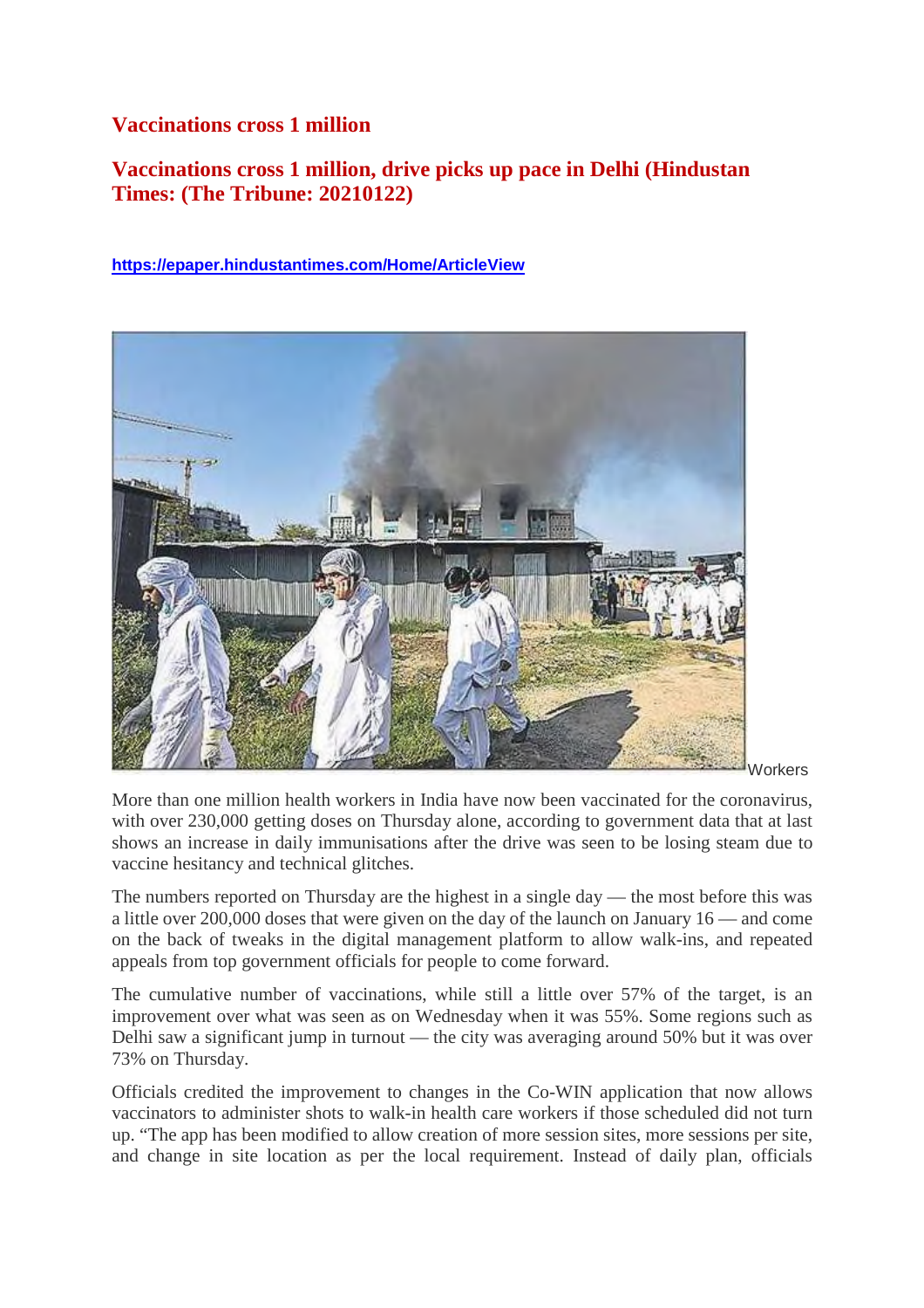concerned can now plan and schedule the sessions for the entire weak," said Manohar Agnani, additional secretary, health ministry.

Data from University of Oxford's Our World in Data shows that India is now the fastest country to breach the million mark, taking only six days compared to nine by the United States. But almost nine million more health workers are still to be vaccinated and, at two doses per person (second doses need to be given 28 days after the first), India will need to ramp up its pace further to achieve the 300 million target it has set for later this summer.

The pace in recent days has worried authorities as well as experts, and has been leading to wastage of doses since vaccinators at some locations could not find enough recipients to finish quantities from the vials that they had opened.

On Tuesday, the top health officials of the country appealed to recipients to not be reluctant, and said it was particularly upsetting that doctors and nurses were being hesitant despite adequate data and arrangements to tackle side effects.

On Thursday, the government launched a mass awareness campaign, tapping even an old Bollywood classic — a Kishore Kumar song from the 1972 Rajesh Khanna starrer Amar Prem — to drive home its message.

"Kuch toh log kahenge, logon ka kaam hai kehna…" goes the song composed by the late RD Burman, whose lyrics have been modified and appear on a series of posters developed by the Union health ministry asking people to ignore vaccine-related rumors. The lyrics translate as "people will say something; then it is their job to say this..."

The posters also have quotes from health care workers who took the shot against Covid-19.

"You are aware that I have taken Covaxin and I have zero side-effects. Data shows that these two vaccines are safe, safe, safe," says VK Paul, member (health), Niti Aayog, in one of the posters. Paul took the shot on January 16, the day of the launch of the vaccination drive, at New Delhi's All India Institute of Medical Sciences (AIIMS).

"The misinformation must be countered fiercely. States must do all they can to counter rumourmongering against Covid-19 vaccines. Let us put a stop to these falsehoods," Union health minister Harsh Vardhan said while launching the posters on Thursday.

"The paradox is that countries across the globe are asking us for access to the vaccines while a section of our own is fomenting misinformation and doubts for narrow political ends," he added.

He assured people that the vaccines were absolutely safe.

"All eminent doctors of well-known hospitals have taken the vaccine and praised the exercise for its desired end. The elimination of polio and smallpox was made possible by large-scale immunisation," he said.

To be sure, while the data from the international trials of the AstraZeneca/Oxford vaccine (Covishield is the Indian version of this) suggests that it prevents transmission, this requires more research before it can be established. No such data is available for Covaxin.

Former Union health secretary K Sujatha Rao also said the initial period after a vaccine's launch was usually tough, and required efforts to convince people to take the preventive shot.

"It was a task for us to ensure people accepted vaccines, during the initial period of launch of the universal immunisation programme. We had to launch massive door- to-door information,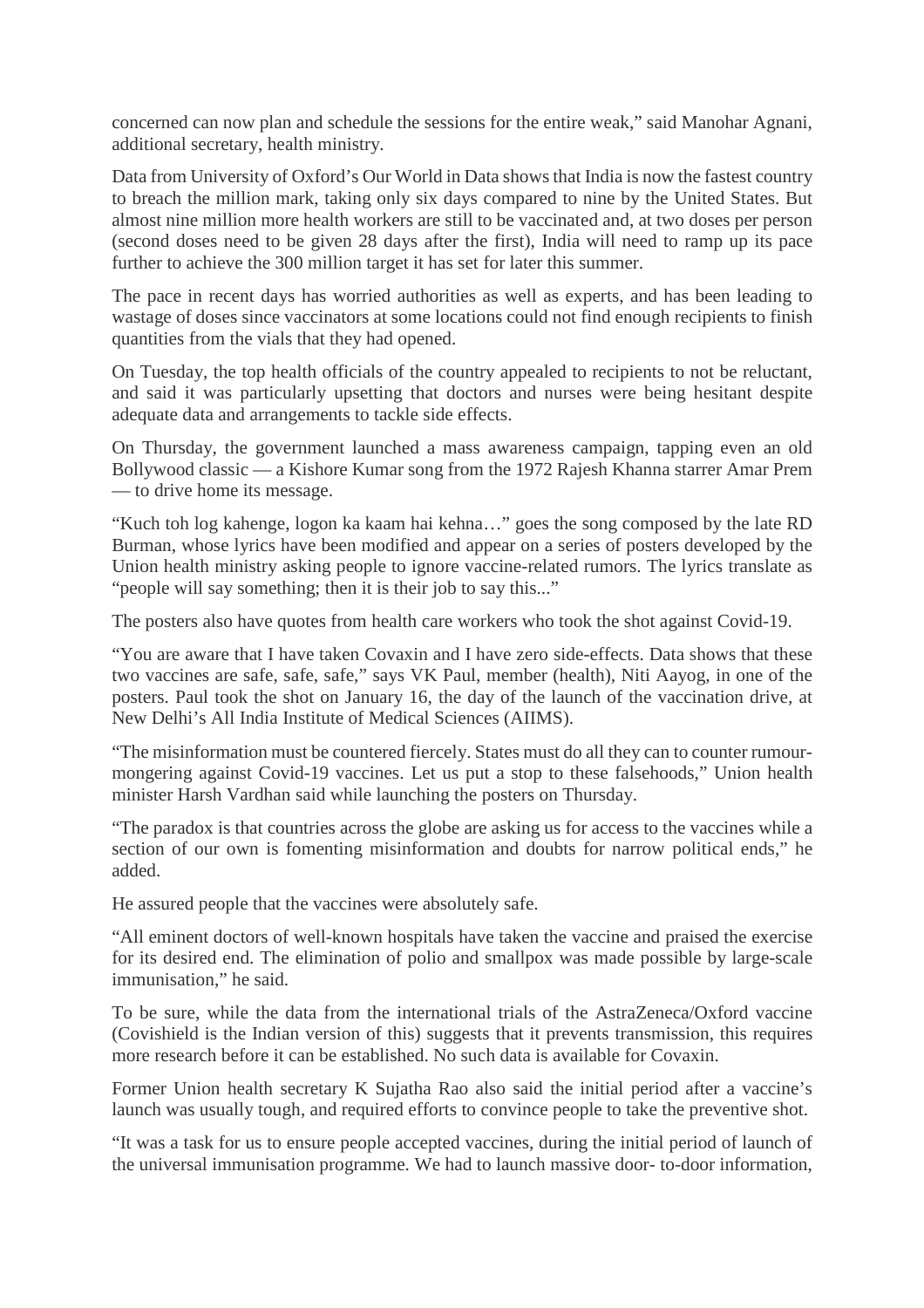education, and communication campaigns along with our development partners at that time to create awareness among people. It was by no means an easy task at the beginning but gradually picked up."

#### **Combat vaccine hesitancy**

#### **Whatever it takes: On govt. powers to combat vaccine hesitancy (The Hindu: 20210122)**

https://www.thehindu.com/opinion/editorial/whatever-it-takes-on-govt-powers-to-combatvaccine-hesitancy/article33603615.ece

The government must do all within its powers to combat vaccine hesitancy

Faith in entities is often an act of personal commitment not amenable to falsification, but trust in a scientific process can be established with confidence-building measures and full disclosure of all relevant data. Any mass campaign that involves voluntary effort on the part of the public can succeed only when transparency and open communication channels are the tools of choice. If the poor rate of uptake of the COVID-19 vaccine in most of the States in the country is any indication, the government has not taken the people of the country along, in what is a purely voluntary exercise, but one vested with great power to retard the pace of the epidemic. For instance, Tamil Nadu, a State perceived to be largely health literate, and relatively wellequipped with health infrastructure, achieved only over 16% of its targeted coverage on the launch day. On the second day of vaccination, the compliance further dropped; in some States, vaccination was suspended. A marked favouring of the Covishield vaccine over Covaxin was also noticed in multiple States.

#### **Alzheimer's**

#### **Strange hyperactivation in brain can be early sign of Alzheimer's (New Kerala: 20210122)**

https://www.newkerala.com/news/2021/12967.htm

A research led by psychology and neuroscience professor of the University of Montreal highlights that abnormally hyperactive areas in the brain may help better predict the onset of Alzheimer's disease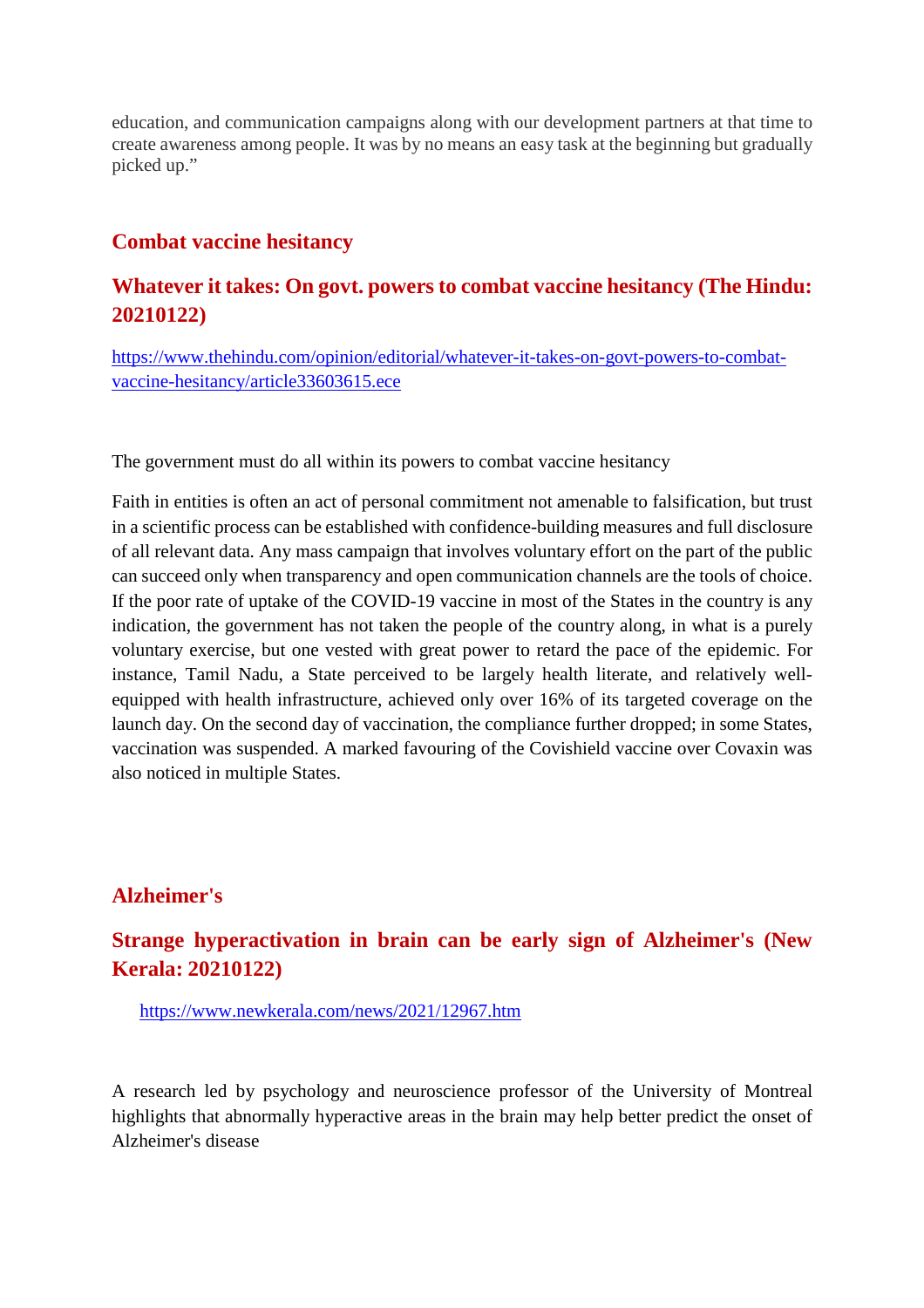In the study, the team led by Universite de Montreal psychology professor Sylvie Belleville, found hyperactivation in certain brain areas in people not yet diagnosed with Alzheimer's but who were worried about their memory and who exhibited risk factors for the disease.

The findings which were published in Alzheimer's and Dementia Diagnosis, Assessment and Disease Monitoring marks an important milestone in this research area, as the hyperactivation of regions susceptible to Alzheimer's as shown by functional magnetic resonance imaging (fMRI), was observed in people with no clinical symptoms and before the onset of cognitive impairments detected with standardized tests.

"This study indicates that abnormal activation in these areas may be observed many years before diagnosis," said Belleville.

Alzheimer's disease is progressive and may emerge in the brain 20 to 30 years before diagnosis. It is therefore very important to pinpoint biomarkers -- that is, physical and detectable signs of the disease -- and to better understand the initial effects on the brain. Hyperactivation could therefore represent one of the first signs of Alzheimer's disease, according to the researchers.

The team observed that, as the disease progresses, neuronal activation follows an inverse Ushape trajectory. Indeed, activation in certain areas of the brain in the early stages of Alzheimer's may significantly increase before the neuronal loss that is caused by the disease leads to a clear decrease in inactivation.

"This form may characterize the underlying pathological process and help doctors determine the stage of the disease. When combined with other indicators such as blood work and cognitive tests, this type of neuroimaging investigation could help with possible earlier detection," explained Corriveau Lecavalier, the study's first author.

For their study, the team used data from the Consortium for the Early Identification of Alzheimer's Disease to study brain activation in groups of individuals at a high risk of developing Alzheimer's disease who had performed a memory task while being scanned with fMRI.

One group consisted of 28 individuals who were concerned about their memory but who did not show cognitive impairments on traditional clinical tests. The other group included 26 individuals with mild cognitive impairments.

The researchers found that the individuals in the first group, or those with memory complaints but who did not show objective cognitive impairments, had abnormally high levels of activation in multiple key regions of the brain affected by Alzheimer's disease.

Individuals with mild cognitive impairments, who are considered to be at a more advanced stage of the disease, tended to show decreased activation in these brain regions.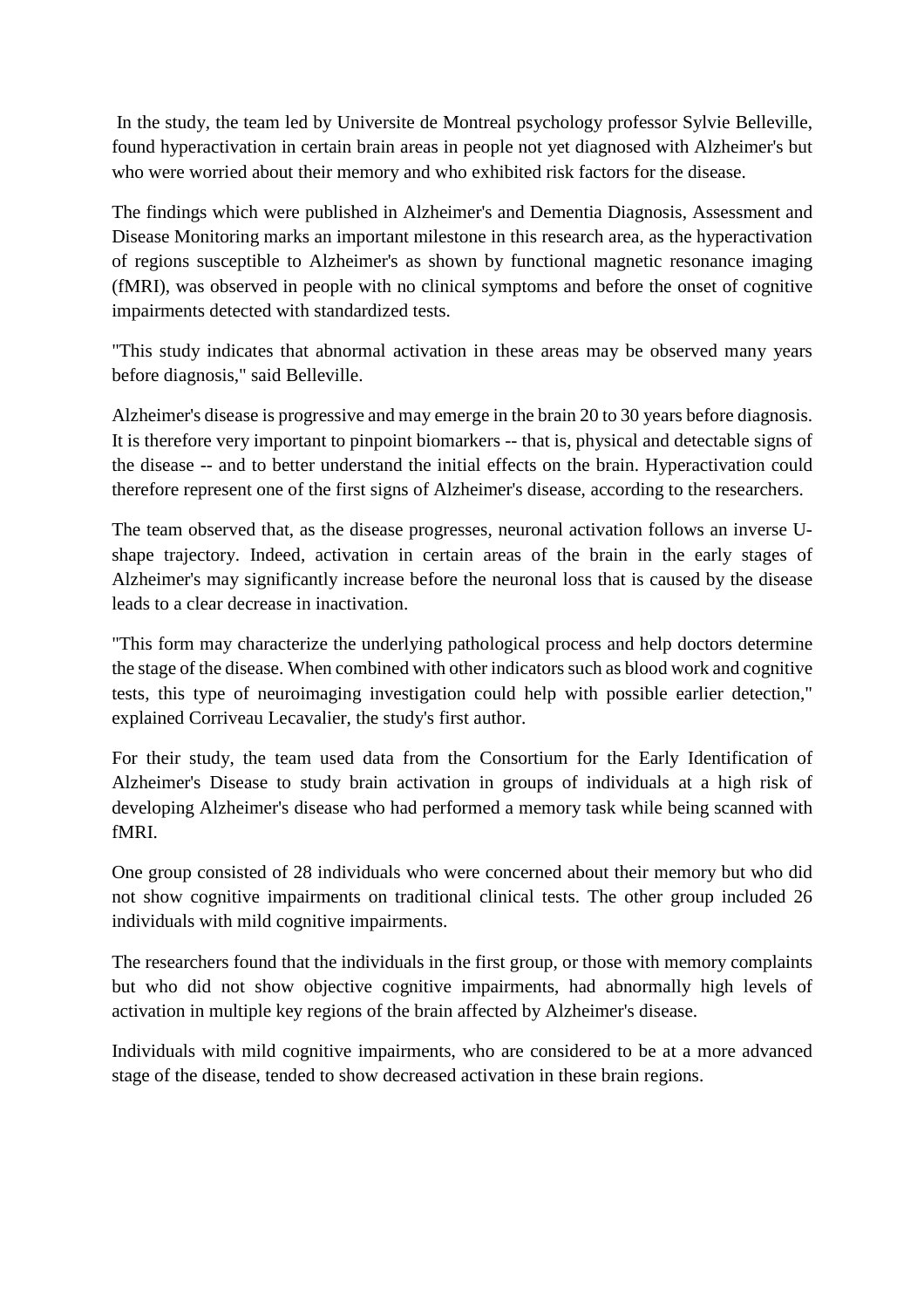#### **Heart health**

#### **Study suggests being fat linked with worse heart health even in people who exercise (New Kerala: 20210122)**

https://www.newkerala.com/news/2021/12960.htm

Sophia Antipolis [France], December 22: Physical activity does not undo the negative effects of excess body weight on heart health, suggest the findings of a large study.

The study was published in the European Journal of Preventive Cardiology, a journal of the European Society of Cardiology (ESC).

"One cannot be 'fat but healthy'," said study author Dr Alejandro Lucia of the European University, Madrid, Spain. "This was the first nationwide analysis to show that being regularly active is not likely to eliminate the detrimental health effects of excess body fat. Our findings refute the notion that a physically active lifestyle can completely negate the deleterious effects of overweight and obesity."

There is some evidence that fitness might mitigate the negative effects of excess body weight on heart health. It has been suggested that in adults and children, being "fat but fit" might be associated with similar cardiovascular health to being "thin but unfit". Dr. Lucia said "This has led to controversial proposals for health policies to prioritise physical activity and fitness above weight loss. Our study sought to clarify the links between activity, body weight, and heart health."

The study used data from 527,662 working adults insured by a large occupational risk prevention company in Spain. The average age of participants was 42 years and 32% were women.

Participants were categorised as normal weight (body mass index [BMI] 20.0-24.9 kg/m2), overweight (BMI 25.0-29.9 kg/m2), or obese (BMI 30.0 kg/m2 or above). Additionally, they were grouped by activity level 1) regularly active, defined as doing the minimum recommended for adults by the World Health Organization2 (WHO); 2) insufficiently active (some moderate to vigorous physical activity every week but less than the WHO minimum); 3) inactive (no exercise). Cardiovascular health was determined according to three major risk factors for heart attack and stroke, namely diabetes, high cholesterol, and high blood pressure.

Approximately 42% of participants were normal weight, 41% were overweight, and 18% were obese. The majority were inactive (63.5%), while 12.3% were insufficiently active, and 24.2% were regularly active. Some 30% had high cholesterol, 15% had high blood pressure, and 3% had diabetes.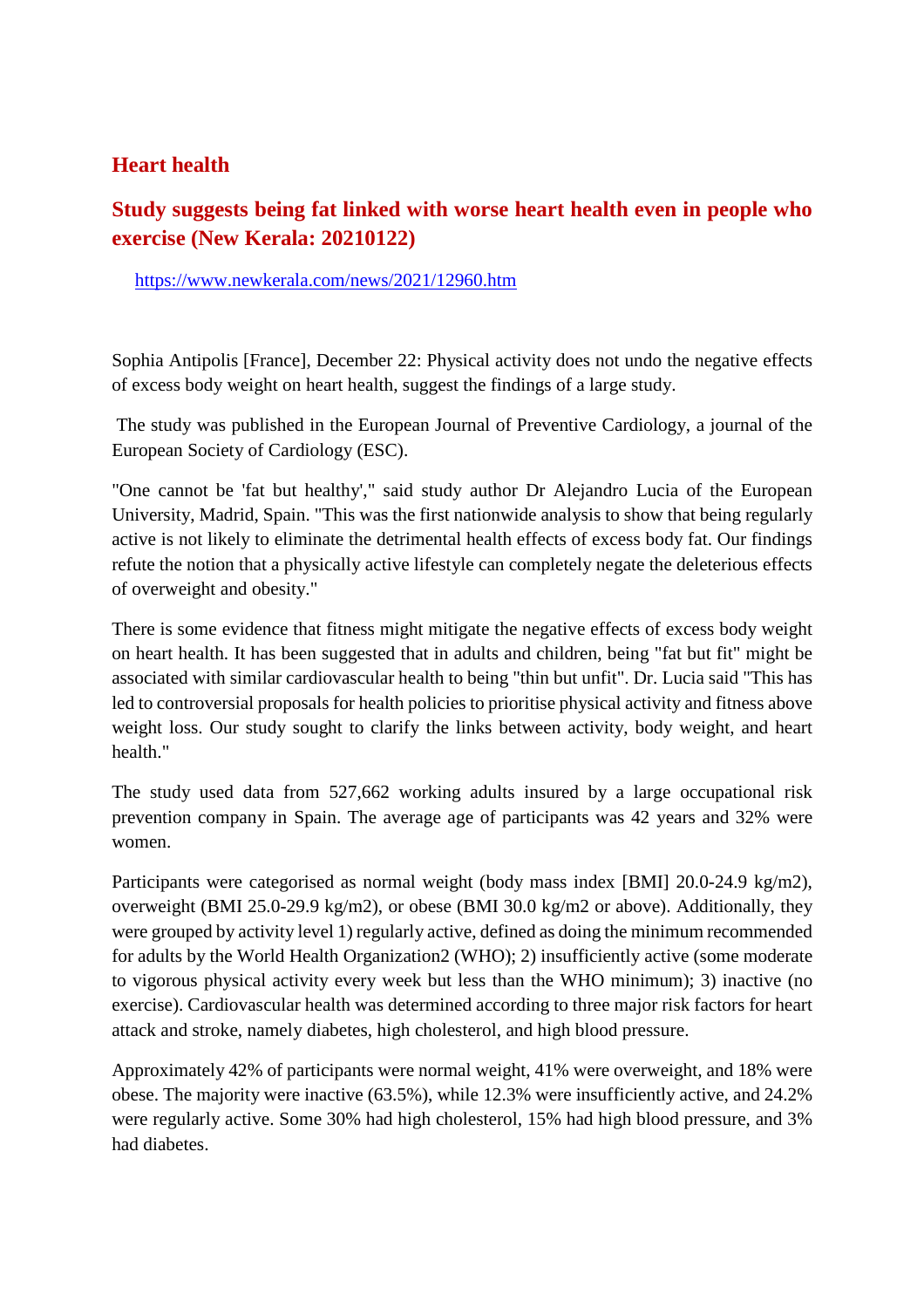The researchers investigated the associations between each BMI and activity group and the three risk factors. At all BMI levels, any activity (whether it met the WHO minimum or not) was linked with a lower likelihood of diabetes, high blood pressure or high cholesterol compared to no exercise at all. Dr. Lucia said "This tells us that everyone, irrespective of their body weight, should be physically active to safeguard their health."

At all weights, the odds of diabetes and hypertension decreased as physical activity rose. "More activity is better, so walking 30 minutes per day is better than walking 15 minutes a day," he said.

However, overweight and obese participants were at greater cardiovascular risk than their peers with normal weight, irrespective of activity levels. As an example, compared to inactive normal-weight individuals, active obese people were approximately twice as likely to have high cholesterol, four times more likely to have diabetes, and five times more likely to have high blood pressure. Dr. Lucia said "Exercise does not seem to compensate for the negative effects of excess weight. This finding was also observed overall in both men and women when they were analysed separately."

He concluded "Fighting obesity and inactivity is equally important; it should be a joint battle. Weight loss should remain a primary target for health policies together with promoting active lifestyles."

#### **Pandemic guidelines**

#### **Social influence matters when it comes to following pandemic guidelines (New Kerala: 20210122)**

New research published in the British Journal of Psychology indicates that social influence has a large impact on people's adherence to COVID-19 guidelines.

In the analysis of information from 6,674 people in 114 countries, investigators found that people distanced most when they thought their close social circle did. Such social influence mattered more than whether people thought that distancing was the right thing to do.

The findings suggest that to achieve behavioral change during crises, policymakers must emphasize shared values and harness the social influence of close friends and family.

"We saw that people didn't simply follow the rules if they felt vulnerable or were personally convinced. Instead, this uncertain and threatening environment highlighted the crucial role of social influence," said lead author Bahar Tuncgenc, PhD, of the University of Nottingham, in the UK.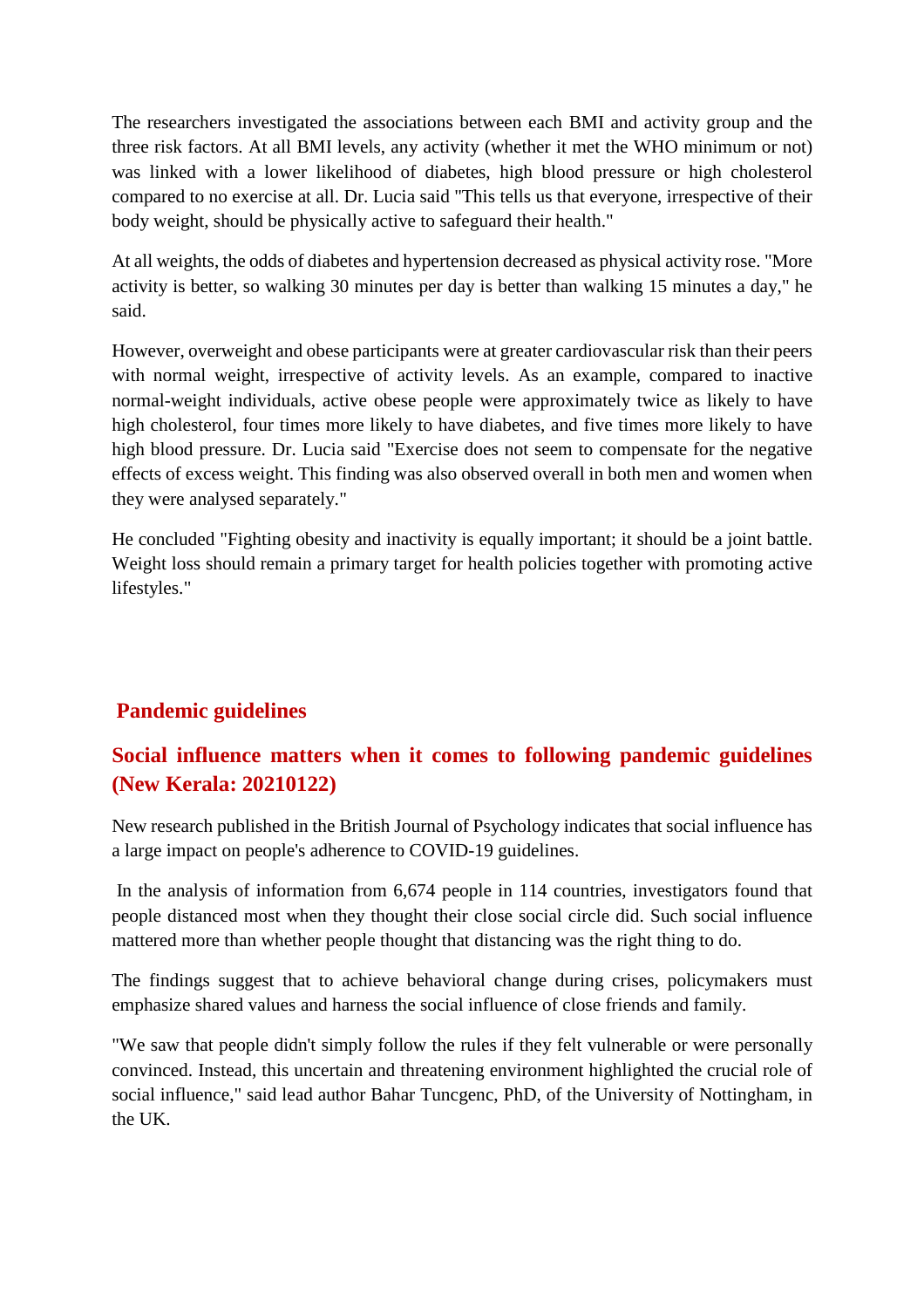"Most diligent followers of the guidelines were those whose friends and family also followed the rules. We also saw that people who were particularly bonded to their country were more likely to stick to lockdown rules--the country was like family in this way, someone you were willing to stick your neck out for," added Tuncgenc.

Tuncgenc noted that efforts to improve adherence to COVID-19 guidelines might include the use of social apps, similar to social-based exercise apps, that tell people whether their close friends are enrolled for vaccination.

Using social media to demonstrate to friends that you are following the rules, rather than expressing disapproval of people who aren't following them, could also be an impactful approach. In addition, public messages by trusted figures could emphasize collectivistic values, such as working for the benefit of loved ones and the community.

#### **Coronavirus (Hindustan: 20210122)**

वजह से चरमराए व्यापार का असर

2020 के बीच 250 सरकारी और

https://epaper.livehindustan.com/imageview\_588747\_84829196\_4\_1\_22-01-2021 3 i 1 sf.html

#### यूपी के 250 स्कूलों में 35 हजार विद्यार्थियों पर सर्वेक्षण में चौंकाने वाले नतीजे, कारोबार को लेकर दिलचस्पी घटी सर्वे : कोरोना महामारी ने बदल दिया नौकरी का नजरिया

| कानपुर   अभिषेक सिंह<br>$\begin{array}{c} \bigodot \ \text{S} \ \text{C} \ \text{C} \ \text{C} \ \text{C} \ \text{C} \ \text{C} \ \text{C} \ \text{C} \ \text{C} \ \text{C} \ \text{C} \ \text{C} \ \text{C} \ \text{C} \ \text{C} \ \text{C} \ \text{C} \ \text{C} \ \text{C} \ \text{C} \ \text{C} \ \text{C} \ \text{C} \ \text{C} \ \text{C} \ \text{C} \ \text{C} \ \text{C} \ \text{C} \ \text{C} \ \text{C} \ \text{C} \ \text{C} \ \text{$ |                                                                                                                                       | सूरत−ए−हाल                       |                                                                                                                     |     | रुतबे की चाह बडी वजह                                                                                                               | ये बदलाव जरूरी<br>• शिक्षकों से सिर्फ शिक्षण                                                                                     |
|----------------------------------------------------------------------------------------------------------------------------------------------------------------------------------------------------------------------------------------------------------------------------------------------------------------------------------------------------------------------------------------------------------------------------------------------------|---------------------------------------------------------------------------------------------------------------------------------------|----------------------------------|---------------------------------------------------------------------------------------------------------------------|-----|------------------------------------------------------------------------------------------------------------------------------------|----------------------------------------------------------------------------------------------------------------------------------|
| कोरोना ने नौकरी का नजरिया बदल<br>दिया। यपी में 35 हजार छात्रों के                                                                                                                                                                                                                                                                                                                                                                                  | परिवार जिम्मेदार है । बच्चों<br>को सिर्फ इंजीनियर.                                                                                    | इंजीनियर<br>डॉक्टर               | 25%                                                                                                                 | 30% | छत्रपति शाहू जी महाराज विश्वविद्यालय<br>प्रोफेसर संजय स्वर्णकार कहते हैं कि                                                        | का काम लिया जाए. उन्हें<br>अफसरों सा सम्मान मिले                                                                                 |
| बीच सर्वे में पता चला कि महामारी                                                                                                                                                                                                                                                                                                                                                                                                                   | डॉक्टर. प्रशासनिक सेवा.                                                                                                               | सरकारी नौकरी                     |                                                                                                                     | 30% | रुतबे की चाह बडी वजह है । शिक्षक<br>आईएएस. आईपीएस की तरह परिश्रम                                                                   | • चयन में पारदर्शिता बरती                                                                                                        |
| से पहले उनमें व्यवसाय करने को<br>लेकर ज्यादा दिलचस्पी थी लेकिन<br>लॉकडाउन के बाद सरकारी नौकरी<br>उनकी पहली पसंद बन गई।                                                                                                                                                                                                                                                                                                                             | के बारे में ही बताया जाता<br>है। उन्हें शिक्षक बेहतर<br>विकल्प नहीं लगता।<br>-प्रो. डीपी मिश्रा                                       | व्यवसाय<br>अन्य विकल्प<br>शिक्षक | 10%<br>03%<br>02%                                                                                                   |     | करता है पर उसे कम तवज्जो मिलती<br>है। घर में भी सिर्फ इंजीनियर-डॉक्टर<br>बनने की बातें सुनकर बच्चे बडे होते हैं ।                  | जानी चाहिए. परिवार में<br>शिक्षकों के बारे में<br>सम्मानपर्वक बातें हों                                                          |
| आईआईटी कानपुर के वरिष्ठ<br>वैज्ञानिक और एनआईटीटीटीआर.<br>कोलकाता के निदेशक प्रो. डीपी<br>मिश्रा ने फरवरी 2019 से दिसंबर                                                                                                                                                                                                                                                                                                                            | निजी स्कूलों पर यह सर्वे किया।<br>पता चला कि महामारी से पहले<br>विद्यार्थी व्यवसाय में अच्छा अवसर<br>देख रहे थे। पर कोरोना त्रासदी की |                                  | उनके सोच-विचार पर भी पड़ा।<br>इससे कारोबार की ओर उनका<br>रुझान कम होता गया। अधिकतर<br>बच्चों ने सरकारी नौकरी के बाद |     | इच्छा जताई। हालांकि, तमाम छात्रों<br>को शिक्षक बनना भी पसंद नहीं।<br>सिर्फ दो फीसदी ने शिक्षक बनने की<br>ख्वाहिश जताई जबकि डॉक्टर. | चाह रखने वाले 85 फीसदी हैं।<br>सर्वे में शामिलि विद्यार्थियों ने यहां<br>तक कहा कि अगर डॉक्टर-<br>इंजीनियर नहीं बन पाए तो शिक्षक |

डॉक्टर और इंजीनियर बनने की

इंजीनियर व सरकारी नौकरी की

बन जाएंगे।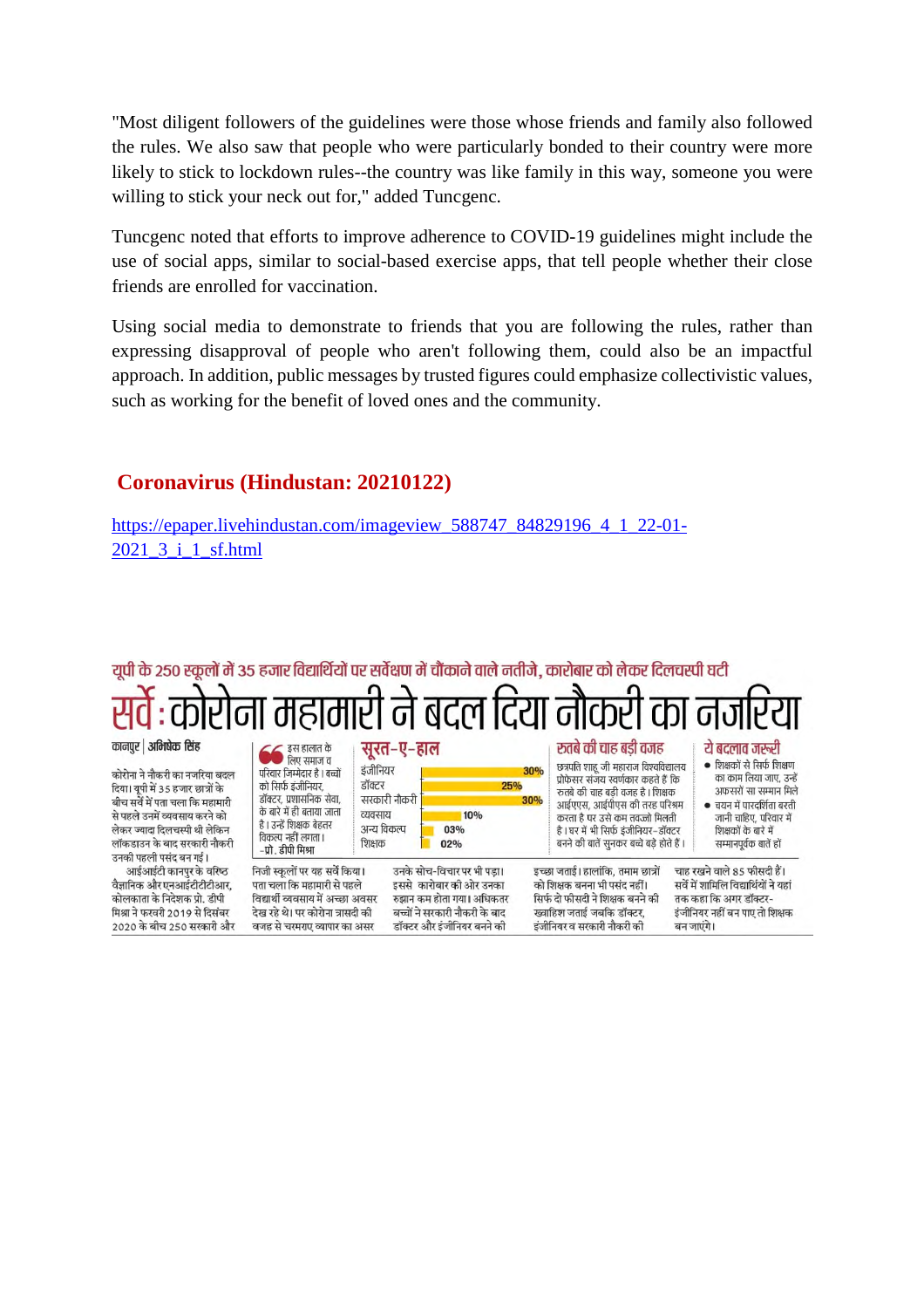#### **Vaccination (Hindustan: 20210122)**

https://epaper.livehindustan.com/imageview\_588749\_84831482\_4\_1\_22-01-2021 5 i 1 sf.html

स्वास्थ्यकर्मियों ने गुरुवार को टीकाकरण में बढ़चढ़कर लिया हिस्सा, 24 में दिखा मामूली दुष्प्रभाव

## उत्साहः चौथे दिन 73% ने लगवाया टीका

#### नई दिल्ली | वरिष्ठ संवाददाता

राजधानी दिल्ली में कोरोना के खिलाफ टीकाकरण के चौथे दिन 73.35 फीसदी कर्मचारियों ने कोरोना का टीका लगवाया। गुरुवार को स्वास्थ्य कर्मचारियों में गजब का उत्साह दिखा। कुल 81 केंद्रों पर गुरुवार को

8100 लोगों को टीका लगना था। इनमें .<br>से रिकॉर्ड 5942 ने टीका लगवाया। यह टीकाकरण के चार दिनों में अब तक सबसे अधिक स्वास्थ्यकर्मियों को टीका लगने का रिकॉर्ड है।

दो को भर्ती कराना पडा : दिल्ली में गरुवारको वैक्सीन लगवाने के बाद 24 लोगों में दुष्प्रभाव देखे गए। इनमें दो को अस्पताल में भर्ती कराया गया। हालांकि .<br>अधिकतर लोगों में बेहद हल्के दुष्प्रभाव दिखे। स्वास्थ्य विभाग के मुताबिक, टीकाकरण कार्यक्रम सुबह 9 बजे से शाम 5 बजे तक चला।

विभाग का कहना है कि अस्पतालों में की जा रही काउंसलिंग के सकारात्मक नतीजे दिखे हैं। दिल्ली में टीकाकरण के लिए सभी 11 जिलों में 81 केंद्र बनाए गए हैं। इनमें 75 केंद्र दिल्ली सरकार के अस्पतालों में और निजी अस्पताल है। वहीं, 6 अस्पताल केंद्र सरकार के अस्पतालों में हैं।



#### **Health Carte Services (Hindustan: 20210122)**

https://epaper.livehindustan.com/imageview\_588749\_84824590\_4\_1\_22-01- 2021 5 i 1 sf.html